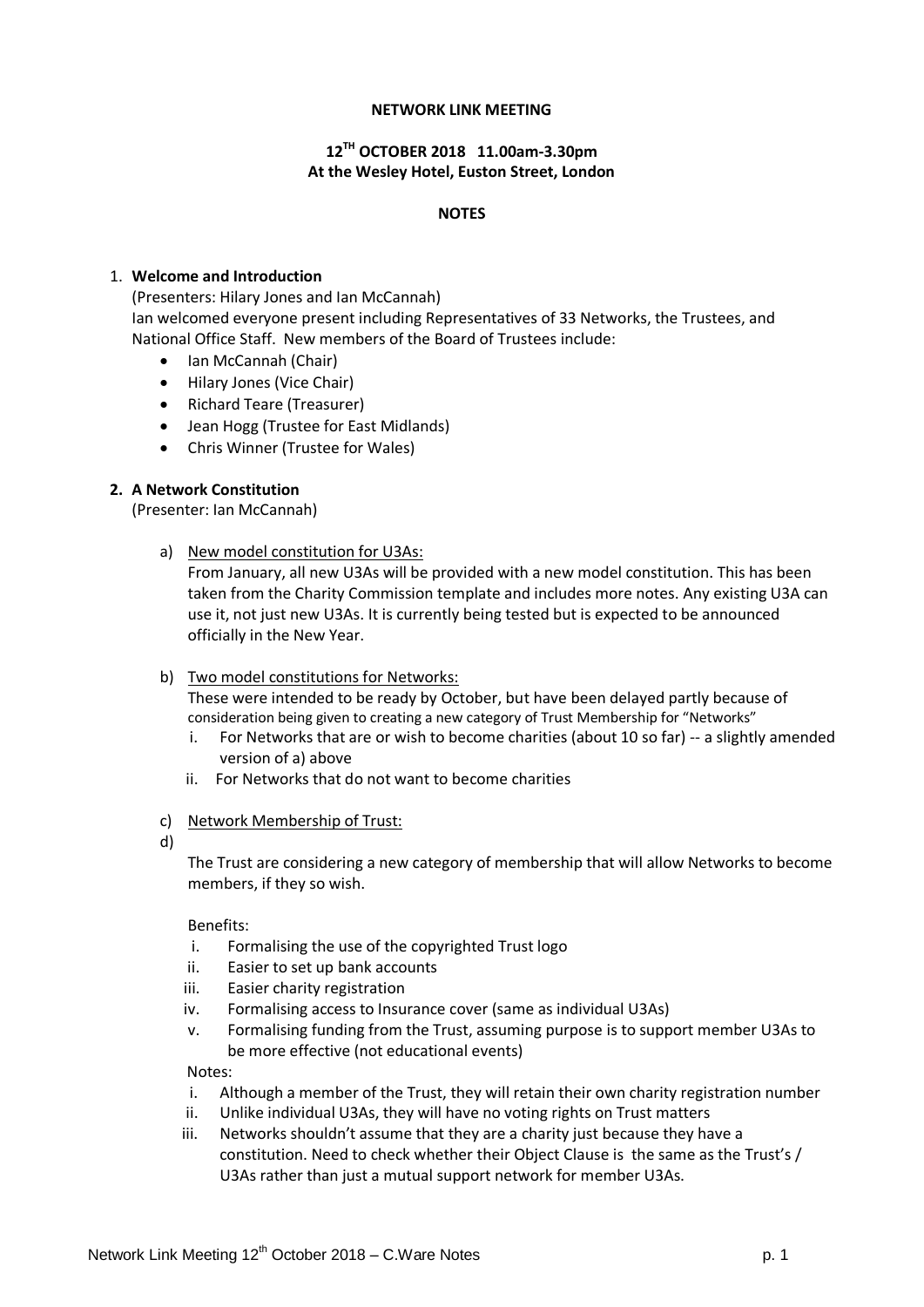# **3. The Third Age Trust Development Plan**

(Presenter: Ian McCannah)

Using the PowerPoint presentation from the Plenary session of the AGM, Ian discussed the Trust's draft 3-year Development Plan (2019-2022).

 $(A)$  Working Groups will be established to implement  $(a)$  the plan based on the Trust's four Aims:

- i. Promote & support self-help learning
- ii. Provide advice & support across the U3A movement
- iii. Raise the profile of the U3A movement
- iv. Facilitate the growth of U3A

A widespread consultation process was conducted, and the outcomes distilled into 6 key Topics:

- i. Create a relevant on-line presence
- ii. Issues surrounding the 'U3A' name
- iii. Raise the Trust's profile with print and social media
- iv. Raise the U3A profile externally
- v. National and regional growth
- vi. How to implement and fund the plan

The Topics were discussed by the Board at their recent October meeting, and the initial Working Group has now been replaced by three Working Groups to advise on implementation:

- i. Digital transformation
- ii. Marketing
- iii. Operations

A co-ordination group will oversee the process and further consultations as required. Board approval of the Plan is expected in December and Implementation is expected to begin in early 2019.

### Comments from network representatives:

Topic iv:

- a) Ann Beeching (Southampton Network) had shown a copy of 'Learning Not Lonely' at a meeting of her Local Clinical Commissioning Group (CCG) who were impressed. She now has a place on the Group which is an opportunity to promote U3A.
- b) June Brown (East Devon Link) was reticent about pursuing this due to financial issues. Helen Davison (Leicestershire & Rutland Network) is also a member of her CCG. More information required on how to get copies of 'Learning Not Lonely'.
- c) Carol Loughlin (North Wales Network): when presenting 'Learning not Lonely' to Parliament, don't forget the devolved regions.

[After Note: "CCGs commission most of the hospital and community NHS services in the local areas for which they are responsible"[. https://www.england.nhs.uk/ccgs/](https://www.england.nhs.uk/ccgs/)

"Nearly 50% of CCGs in England are now investing in 'Social Prescribing' which enable healthcare professionals to refer people to community 'services' instead of offering only medicalised solutions. The community activities range from art classes to singing groups, from walking clubs to gardening, and to many other interest groups. It is taking off across the country, particularly with people who are lonely or isolated; people with mild mental health issues who may be anxious or depressed; and, those who struggle to engage effectively with services".

<https://www.england.nhs.uk/personalised-health-and-care/social-prescribing/>

### **4. Third Age Matters (TAM)**

(Presenter: Francis Beckett)

1) Background: TAM began as a simple newsletter in 1999 with 12-16 pages. Produced 3 times per year by Saga (they saw it as an exclusive marketing opportunity). Trustees began to think they would do better by producing it in-house with a freelance journalist/business manager and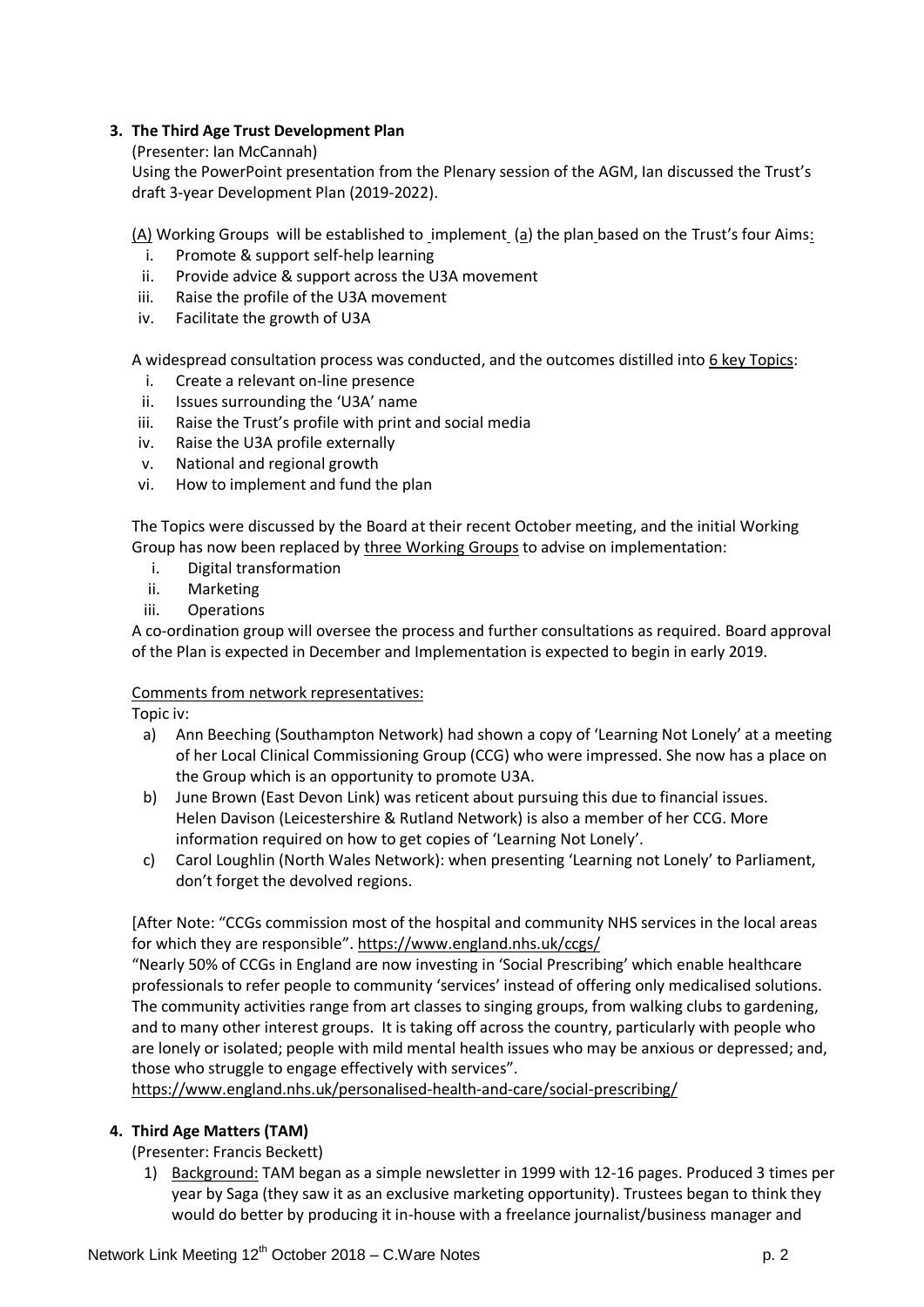selling advertising space. This changed the nature of the publication from a newsletter to a professionally-produced magazine, produced 5 times a year. Advertising is essential to TAM's success and it is a popular advertising vehicle because advertisers know precisely how big the circulation is ( the agency has the list of over ¼ million homes to which TAM is delivered). Articles get edited – they have to be interesting and attractive to readers and occupy the space available.

- 2) Tips on successful articles & photos:
	- The first sentence or few lines in the story should tell the readers the essence of the story, the key facts of what the article is about.
	- o To be appealing, articles must be about interesting individuals or small groups (not large amorphous groups).
	- $\circ$  Don't say 'it was wonderful/important/successful' that should be obvious.
	- o Photos must be of reasonable quality and show action no 'people in rows'.
- 3) 'Coast to Coast' articles need to illustrate broadly what U3As do and why. Not possible to be comprehensive due to space restrictions in print, and most stories that are submitted are reduced by 35-50%. As from April 2019, the magazine will focus on the especially interesting, spectacular/unusual. Reports on individual U3As will be transferred to Sources Online where space is less constrained.
- 4) 'Letters' anything controversial brings in a delightful floods of letters. Lively and interesting. But there are risks and editorial judgements necessary if letters are too 'political' or 'bonkers'.

### Comments/questions from network representatives:

- a) Q: June Brown (East Devon Link): Is 'In my Write' also going on-line? A: Yes. As there are so many members who self-publish now, there is not space in print, and too many are less interesting for the reader. TAM will focus more on subject features rather than regions, especially where there is a Subject Adviser.
- b) Q: June Brown (East Devon Link): Are advertisements still required for revenue? A: Yes, due to increasing costs (e.g. postage). Some adverts rejected (e.g. Cooperative Funeral Service). The larger the readership, the more we can charge for advertising.
- c) Q: Bill Woods: Advert for Riviera Holidays promised that anyone booking a holiday with them was eligible for a donation to their U3A. What is the view of U3A? A: Sam Mauger is in discussion with Riviera Travel about this discount and will advise the Board on the outcome.
- d) Q: Catherine Ware (London Region of U3As): With 'Sources' now on-line, how will TAM cover learning and research? Will they be featured by subject also? And can articles give contact details to enable follow-up.

A: Learning and research will still be important, especially SLPs. Maybe clustered into subjects. There will be a Sources Section in TAM

# **5. Treasurers' For a within Local U3A Networks**

(Presenter: Catherine Stevenson – SE Northumbria U3A Chairmen's Network) This session was primarily delivered with the assistance of an entertaining animated presentation that promoted the benefits of networking in general, and how to set up, promote and manage a successful network – in this case a Treasurer's network, but others included a network for Chairmen and Business Secretaries. For copyright reasons, the presentation cannot be uploaded to the national website, but for further information contact Catherine at [NewcastleU3A@hotmail.com](mailto:NewcastleU3A@hotmail.com)

- 1) Attracting interest:
	- Stuck with the same ideas, alone?
	- You're never alone…
- 2) Getting started:
	- 1) Research: existing needs/interest; is there a demand; who else would like to join?
	- 2) Initial meetings to get things going: need a leader; agree the network purpose; Terms of Reference;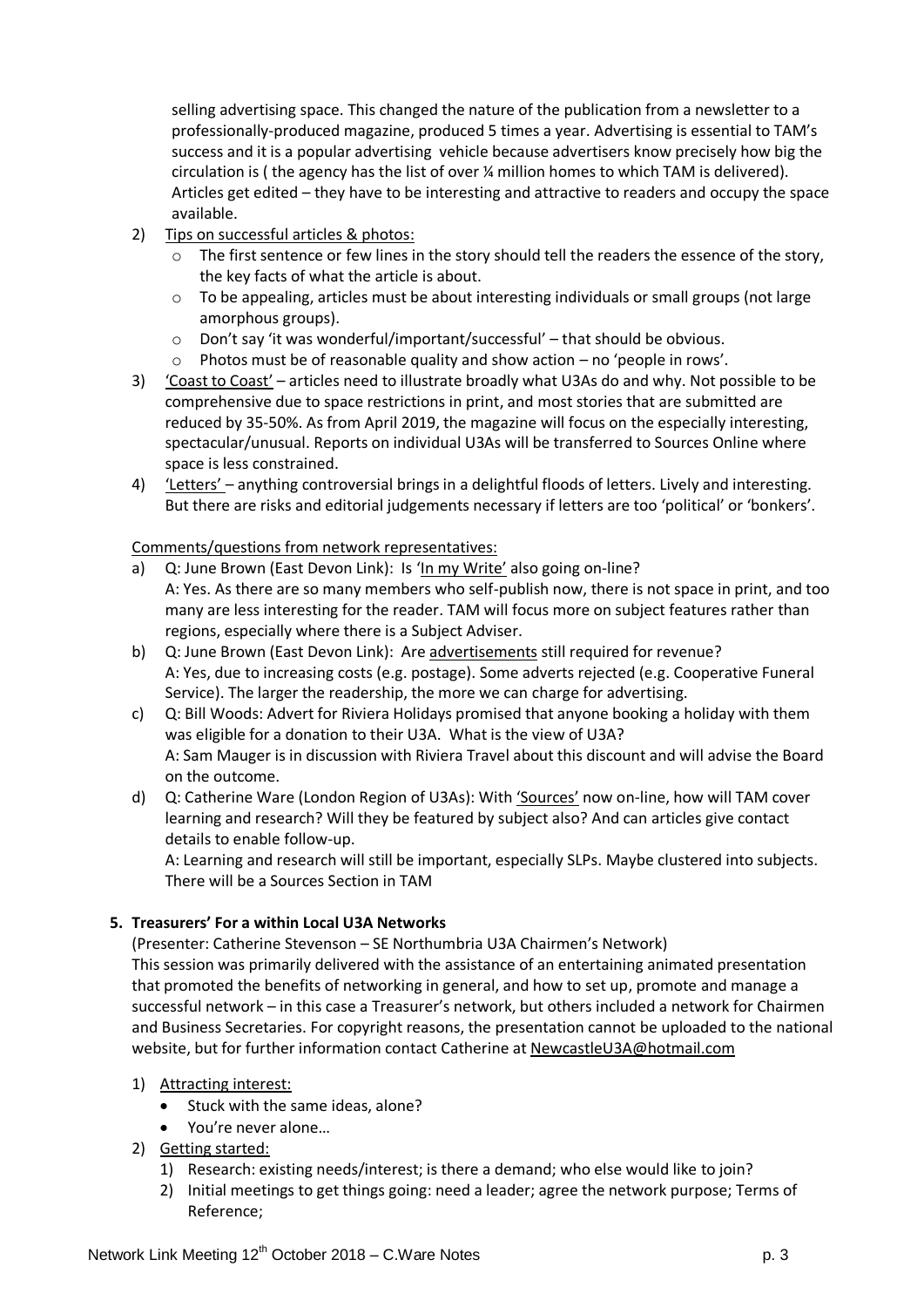- 3) Structure: informal no constitution; no Minutes (summary, yes); no handbook, aims or objectives; focus on support that's relevant to needs of the group (e.g. Treasurers)
- 4) Publicity: inform regional Trustee; speak at regional meetings; regional newsletter; regional website; send invites via direct email; word of mouth
- 5) Benefits: (over 86 benefits listed); share best practice; mutual self-help; group thinking to find solutions; contacts; buddying
- 6) Maintaining & sustaining: communicate; meetings; support; sense of humour

### **6. Network Publicity Trifold**

### (Presented by Hilary Jones)

Unfortunately, Auriol Ainley (West Midlands Regional Trustee) who had been working on ideas for a new trifold was unable to attend the meeting. However, her draft ideas were presented for discussion. Eventually the following order of priorities was suggested for planning the next leaflet:

- 1) Definition of a network: Voluntary grouping for mutual support
- 2) Beneficiaries: Keep it simple everyone.
- 3) Activities: Don't confuse activities with benefits; focus activities on members' needs; don't control expectations
- 4) Benefits: Mutual support; not working in isolation; sharing best practice, resources, activities; joint problem solving; regional/local network benefits
- **5)** Format: Trifold (allows more information); Postcard/series of postcards for different networks; Website; Newsletter articles

There was not time to expand further, and Hilary said a copy of the old trifold and Auriol's draft would be disseminated for ideas and suggestions within a given time frame.

### **7. Group discussions (one Trustee per table) – general feedback and comments:**

### **1) How are your U3As represented at a network meeting?**

- i. Quite varied, from loose and informal to more structured
- ii. Each U3A committee nominates one or two Committee members as network representative(s)
- iii. Chair + one other officer (may be themed)
- iv. Representative elected at AGMs of member U3As
- v. Committee member, but not an officer
- vi. Reps vary, may be theme-based (e.g. Publicity)
- vii. Each U3A takes it in turn to host a Network meeting, but the Network Chair/Coordinator keeps the agenda, notes, etc.

### **2) What activities do your networks share?**

- i. Shared talks/external speakers (that U3As can't afford individually)
- ii. Shared Learning Projects and other active learning projects
- iii. Joint study days/conferences
- iv. Training workshops (Trust or other)
- v. Workshops/presentations on particular themes e.g. Research
- vi. Shared activities with nearby university or other institution (e.g. research, study days, lectures, workshops)
- vii. Peer group networking/buddying (committee and other roles)
- viii. Shared Interest groups
- ix. Subject group networking/activities e.g. Language convenors; craft groups;
- x. Visits to places of interest (e.g. shared coach)
- xi. Shared funding or Network either per U3A or through shared activities
- xii. Network funding to support local U3A activities
- xiii. Shared venues
- xiv. Shared resources (e.g. equipment, learning resources)